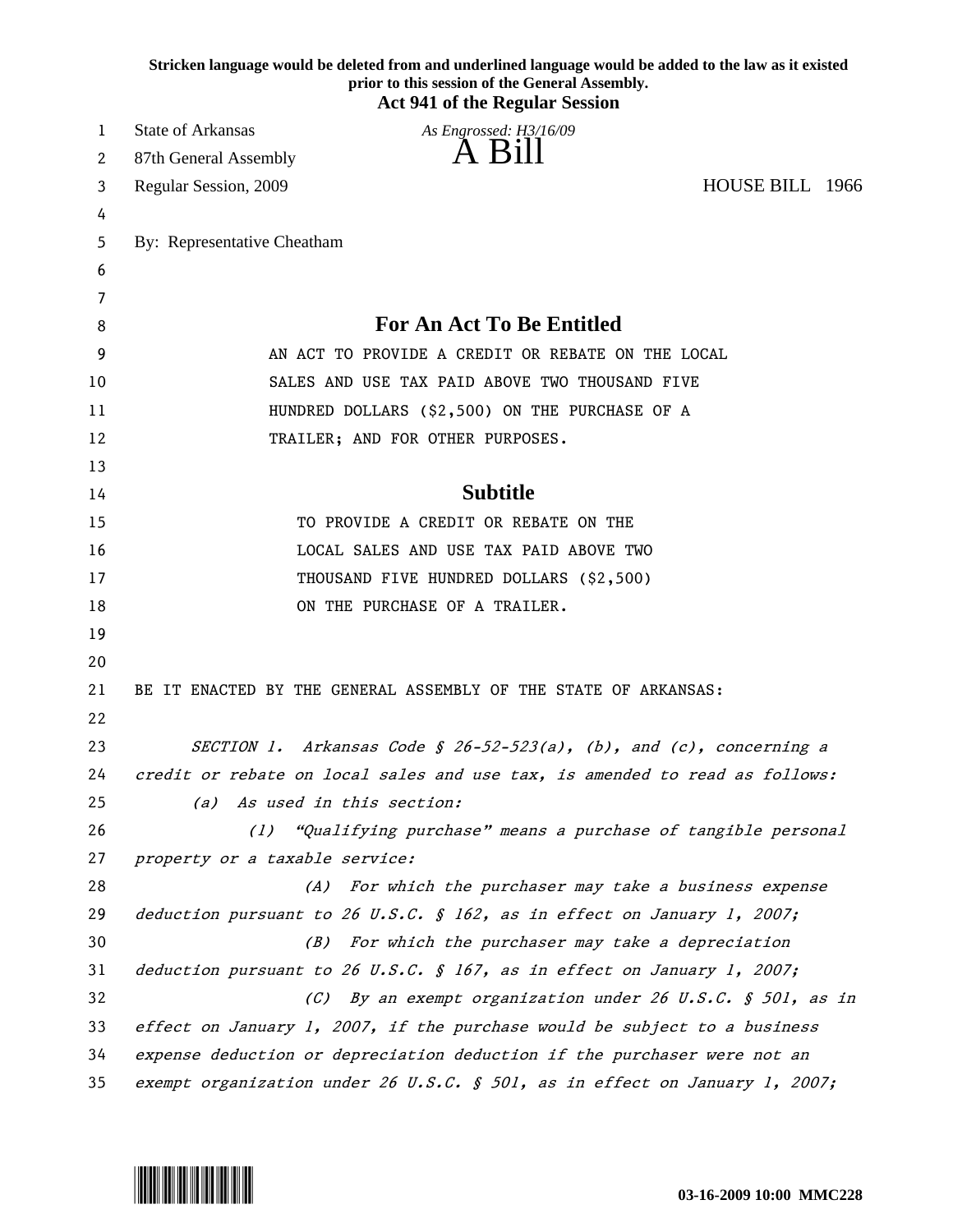or (D) By a state, or any county, city, municipality, school district, state-supported college or university, or any other political subdivision of a state, if the purchase would be subject to a business expense deduction or depreciation deduction if the purchaser were not one (1) 6 of the entities enumerated in this subdivision (a)(1)(D); and (2) "Single transaction" means any sale of tangible personal property or a taxable service reflected on a single invoice, receipt, or statement for which an aggregate sales or use tax amount has been reported 10 and remitted to the state for a single local taxing jurisdiction $\cdot$ ; and (3)(A) "Travel trailer" means a trailer that: 12 (A) Provides temporary living quarters for travel, 13 recreation, or camping; (B) Includes a chassis having wheels and a trailer hitch 15 or fifth wheel for towing; and 16 (C) Is required to be licensed for highway use under Arkansas law. (b)(1) A purchaser that pays any municipal sales or use tax in excess 19 of the tax due on the first two thousand five hundred dollars  $(52,500)$  of gross receipts or gross proceeds from the purchase of a travel trailer or from a qualifying purchase of tangible personal property or a taxable service in a single transaction is entitled to a credit or rebate of the excess amount of municipal sales or use tax paid on each single transaction. (2) A purchaser that pays any county sales or use tax in excess 25 of the tax due on the first two thousand five hundred dollars  $(2,500)$  of 26 gross receipts or gross proceeds from the purchase of a travel trailer or 27 from a qualifying purchase of tangible personal property or a taxable service in a single transaction is entitled to a credit or rebate of the excess amount of county sales or use tax paid on each single transaction. (c)(1) A purchaser that is required by § 26-52-501, § 26-52-509, or § 26-53-125 to file a sales or use tax return may file a claim for a credit or rebate under this section with the Director of the Department of Finance and Administration in connection with the sales or use tax return and offset the amount of credit or rebate claimed against any municipal or county sales or use tax due to be remitted with the return. (2) A purchaser that qualifies for a credit or rebate under this